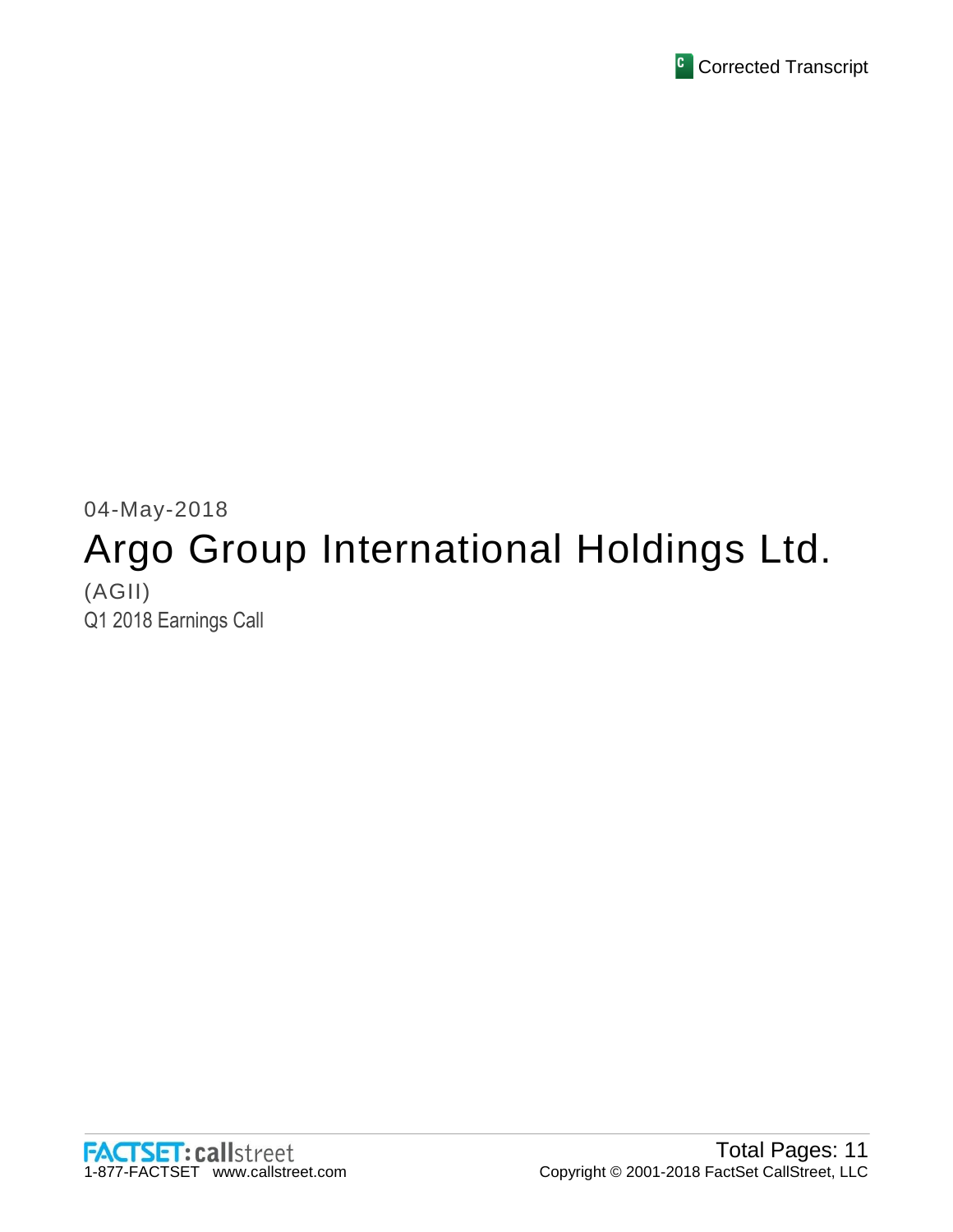# **CORPORATE PARTICIPANTS**

### Susan Spivak Bernstein

*Senior Vice President-Investor Relations, Argo Group International Holdings Ltd.*

Mark E. Watson III

*Chief Executive Officer, President and Director, Argo Group International Holdings Ltd.*

### Mark H. Rose

*International Holdings Ltd.*

*Chief Investment Officer & Senior Vice President, Argo Group International Holdings Ltd.*

Jay S. Bullock *Chief Financial Officer & Executive Vice President, Argo Group* 

# **OTHER PARTICIPANTS**

Jeff Schmitt *Analyst, William Blair & Co. LLC*

Meyer Shields *Analyst, Keefe, Bruyette & Woods, Inc.*

# **MANAGEMENT DISCUSSION SECTION**

**Operator**: Good morning, and welcome to the Argo Group First Quarter 2018 Earnings Conference Call. All participants will be in listen-only mode. [Operator Instructions] After today's presentation, there will be an opportunity to ask questions. [Operator Instructions] Please note this event is being recorded.

......................................................................................................................................................................................................................................................

......................................................................................................................................................................................................................................................

I would now like to turn the conference over to Susan Spivak Bernstein. Please go ahead.

# Susan Spivak Bernstein

*Senior Vice President-Investor Relations, Argo Group International Holdings Ltd.*

Thank you and good morning. Welcome to Argo Group's conference call for the first quarter of 2018. Last night, we issued a press release on earnings, which is available on the Investors section of our website at www.argolimited.com.

......................................................................................................................................................................................................................................................

With me on the call today is Mark Watson, Chief Executive Officer; Jay Bullock, Chief Financial Officer; and Mark Rose, Chief Investment Officer. We're pleased to review the company's results for the quarter, as well as provide you with management's perspective on the business. As the operator mentioned, this conference call is being recorded. And following management's opening remarks you will receive instructions on how to queue to ask questions.

As a result of this conference call, Argo Group management may make comments that reflect their intentions, beliefs, and expectations for the future. Such forward-looking statements are qualified by the inherent risks and uncertainties surrounding future expectations generally and may materially differ from actual future results involving any one or more of such statements. Argo Group undertakes no obligation to publicly update forwardlooking statements as a result of events or developments subsequent to this call. For a more detailed discussion of such risks and uncertainties, please see Argo Group's filings with the SEC.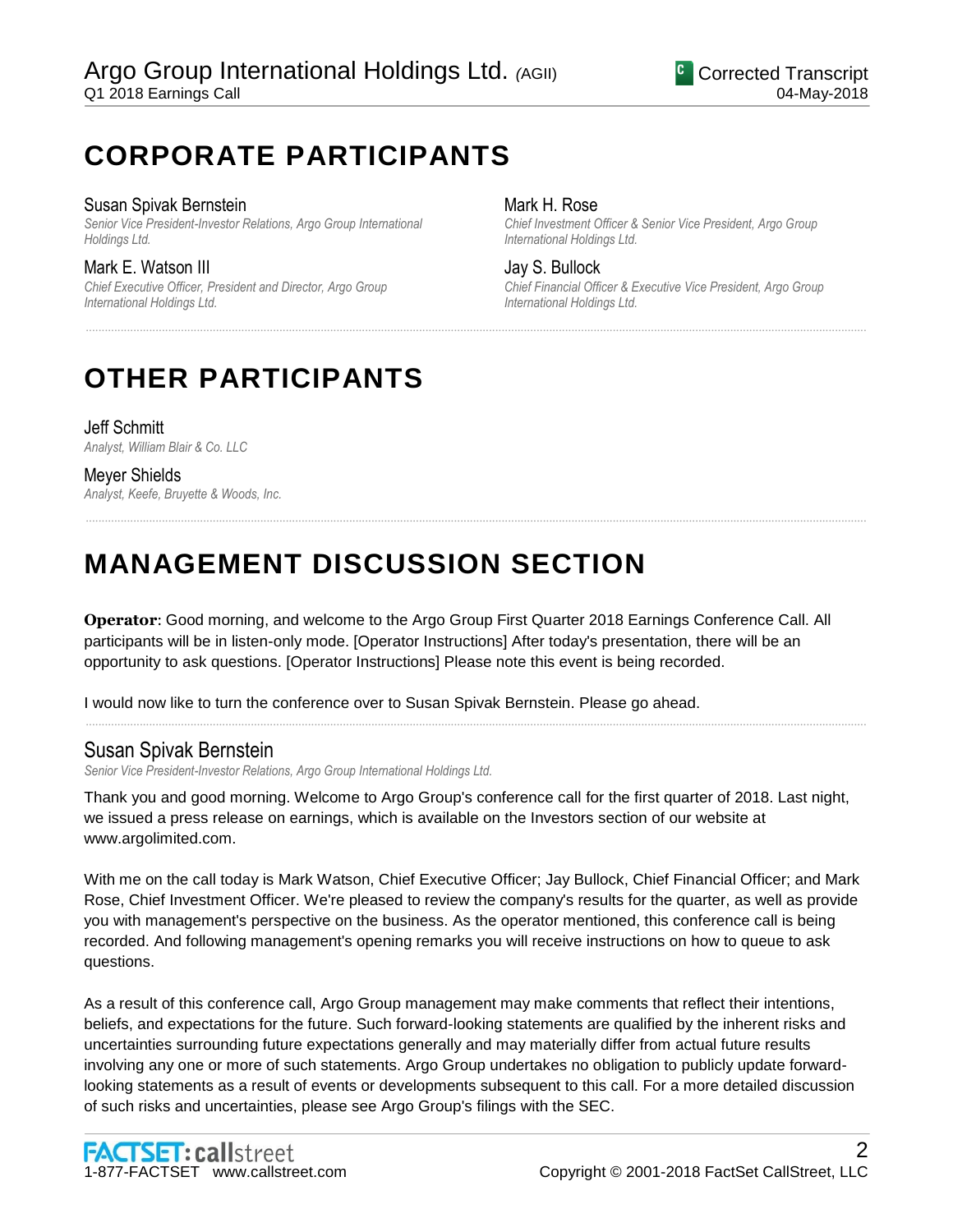With that, I'll turn the call over to Mark Watson, Chief Executive Officer of Argo Group. Mark?

# Mark E. Watson III

*Chief Executive Officer, President and Director, Argo Group International Holdings Ltd.*

Good morning and welcome to our call today. This year is off to a good start demonstrating the balanced approach to growth and profit from both our international and U.S. operations, continued strong contribution from net investment income and our investments in digital.

......................................................................................................................................................................................................................................................

Last night, we reported adjusted operating earnings of a \$1.05 per share, a 67% increase from the \$0.62 per share we reported in the first quarter of 2017.

Both underwriting income and investment income were up in the quarter as we benefited from the disciplined growth in our underwriting business and the resulting increased level of invested assets. Net income and EPS were down year-over-year due to the adoption of new accounting standards requiring us to reflect changes in the value of our investment portfolio through the income statement. Historically, we only reported that change directly to shareholders, equity on the balance sheet. When you exclude the impact of this accounting change to compare with last year's ROE, the result is an 11.2% return on equity and against an 8.1% result for the first quarter of 2017.

Underwriting results are benefiting from our investments in talent as we continue hiring very good people into our company, risk management using thoughtful capital allocation and an enhanced capital structure to improve our capital efficiency, better working with our partners and third-party capital providers to augment our underwriting business to ultimately maximize our return on capital, and our digital platform, which I'll discuss in more depth shortly.

First a few words about our operations. In the U.S., gross premiums were up 11.3% in the first quarter of 2018 driven by growth in liability, professional and specialty lines, partially offset by lower property premium. We continue in some cases to reduce our property exposures as we seek the optimum distribution of exposures across our businesses and platform. A small decline in underwriting income in the first quarter reflected this year's higher catastrophe activity than a year ago related to winter storms in the Northeast and a smaller contribution from favorable prior year development than last year.

That said, in several of our core growth business units such as professional lines and surety, we saw strong increases in underwriting income compared to 2017. From a core margin perspective, the ex-cat accident year loss ratio was 58.3%, up slightly from the first quarter of 2017, which was 57.6%. U.S. business continues to perform well and the modest increase in the loss ratio was a function of the few non-catastrophe related property losses beyond what we would typically expect in a quarter and small shifts in the business mix, mainly in increase in our casualty business.

Moving on to our international operations, results in our international business improved substantially this quarter compared to 2017, as initiatives to grow the business, while at the same time improving the underwriting results become more apparent. The results also reflect the full quarter's results for Ariel Re compared with only two months in 2017, keeping in mind that January is the biggest month of the quarter for our reinsurance business.

Gross premiums written were up 28.1% in the first quarter of 2018, compared to the same period in 2017, again with January being the largest month for Ariel Re. The timing of the close as mentioned above is reflected in this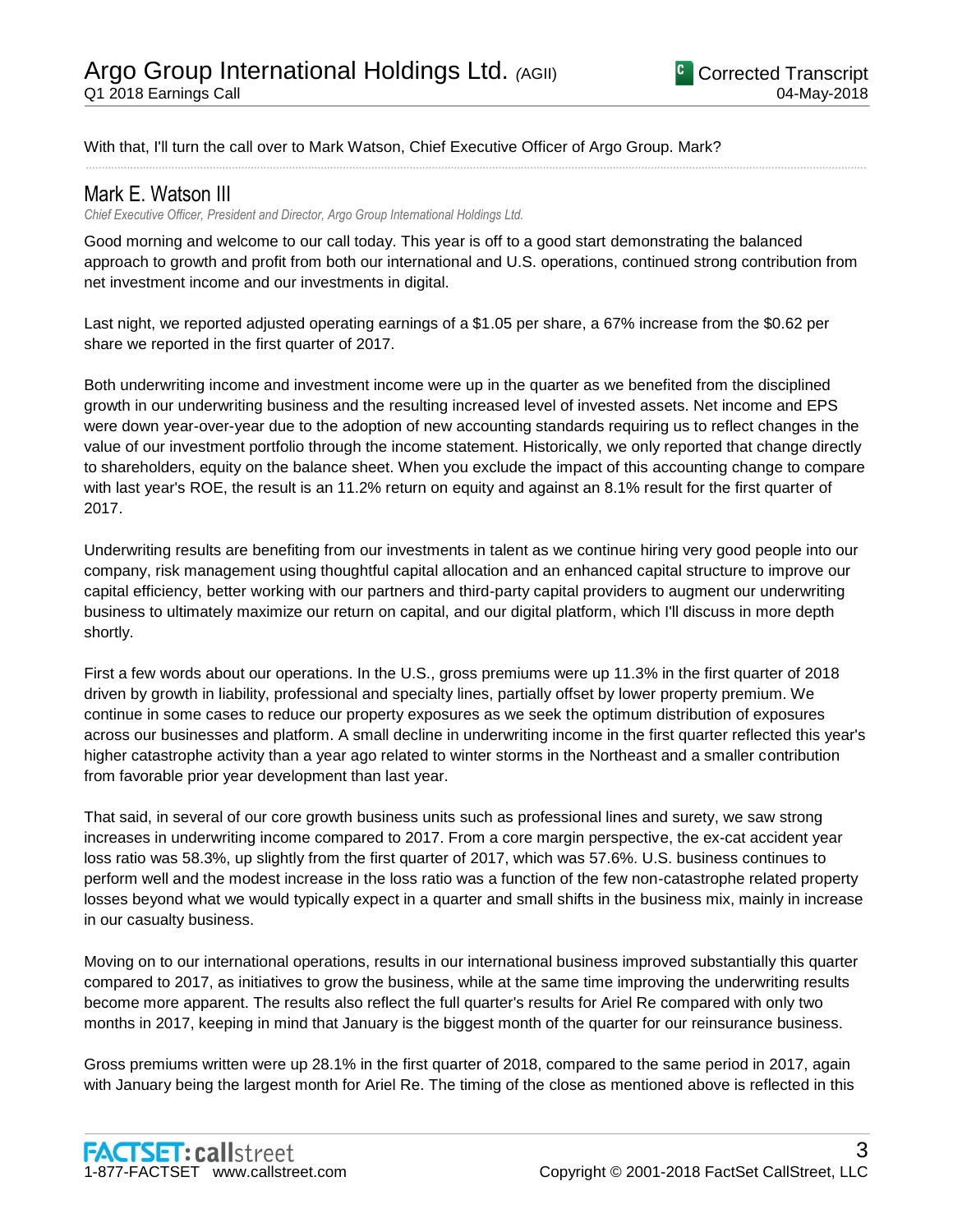year's numbers. Across the broader international business segment, Property, Liability, and Professional lines all grew compared to the prior year's first quarter.

From a profitability standpoint, the ex-CAT accident year loss ratio improved to 53.8%, compared to 54.7% in the prior quarter. The year-over-year improvement again is a reflection of the full quarter's inclusion of the results for Ariel Re. The calendar year loss ratio for the international segment showed substantial improvement and benefited from a return to reporting positive reserve development as well as from the absence of catastrophe losses in the first quarter.

Just a couple of words about the rating environment, everyone has heard a bit already on the environment, and I would say that our company is showing good signs of rate improvement. Having said that, while it's across the board it's limited to single digits. We're still seeing more rate increase and loss affected business. But as we talked about on last quarter's call, it isn't quite as exaggerated as people were expecting in the fall of last year. Having said that, given our financial results for the quarter, I'm pleased with how our portfolio looks right now.

Let me go on to capital management. Our number one priority remains deploying our capital into the businesses where we see attractive returns and we've been doing that as evidenced by the growth in certain core businesses, such as casualty, professional lines and surety. We also continued to return capital as we deem appropriate.

During the first quarter we repurchased \$18.6 million of our stock or just over 300,000 shares. In February 2018, our board declared a 15% stock dividend and paid a cash dividend of \$0.27 per share. Just as a reminder, in the past seven years our cash dividend has more than doubled. Between stock buyback and dividends paid, we have repatriated over \$600 million of capital since the program began in 2010.

I would like to now turn the call over to Mark Rose for a minute, our Chief Investment Officer to talk about our investment portfolio and outlook for 2018. Following his commentary, I'll provide an update on the changes we've made in technology and the progress in our digital platform. Mark?

......................................................................................................................................................................................................................................................

# Mark H. Rose

*Chief Investment Officer & Senior Vice President, Argo Group International Holdings Ltd.*

Thanks Mark and good morning everyone. The first quarter portfolio total return was a negative 0.35% or down versus first quarter 2017 which was up 1.5%. In the first quarter, the global financial markets, including both bonds and stocks, became reacquainted with volatility. Leading the disruption was the two-year treasury and similarly LIBOR which rose in yield from 1.88% to 2.27% or an increase of 20% in the quarter. The U.S. 10 year, which people are more familiar with, was up nearly 50 bps during the quarter, or 50 basis points during the quarter to nearly 3%, but by the end of the quarter settled around 2.75%.

If you step back and observe what's been going on in the markets for the past two years, three-month LIBOR has gone from approximately 0.6%, or 60 basis points to nearly 2.4% that's a 4 times increase. Borrowing costs have risen for all companies. During the quarter, treasury volatility had its impact on all major credit markets, which were down in the first quarter except for bank loans and floating rate bonds in general.

For Argo, our core bond portfolio was down only 0.2% due to our short duration, which is around 2.3 years when we included cash and our exposure to non-dollar assets. Our risk portfolio, which has driven total return for the past two years was down 0.6% in Q1. Our equity portfolio was the biggest detractor this quarter, but it was offset by bank loans, special situations credit, private equity and hedge funds.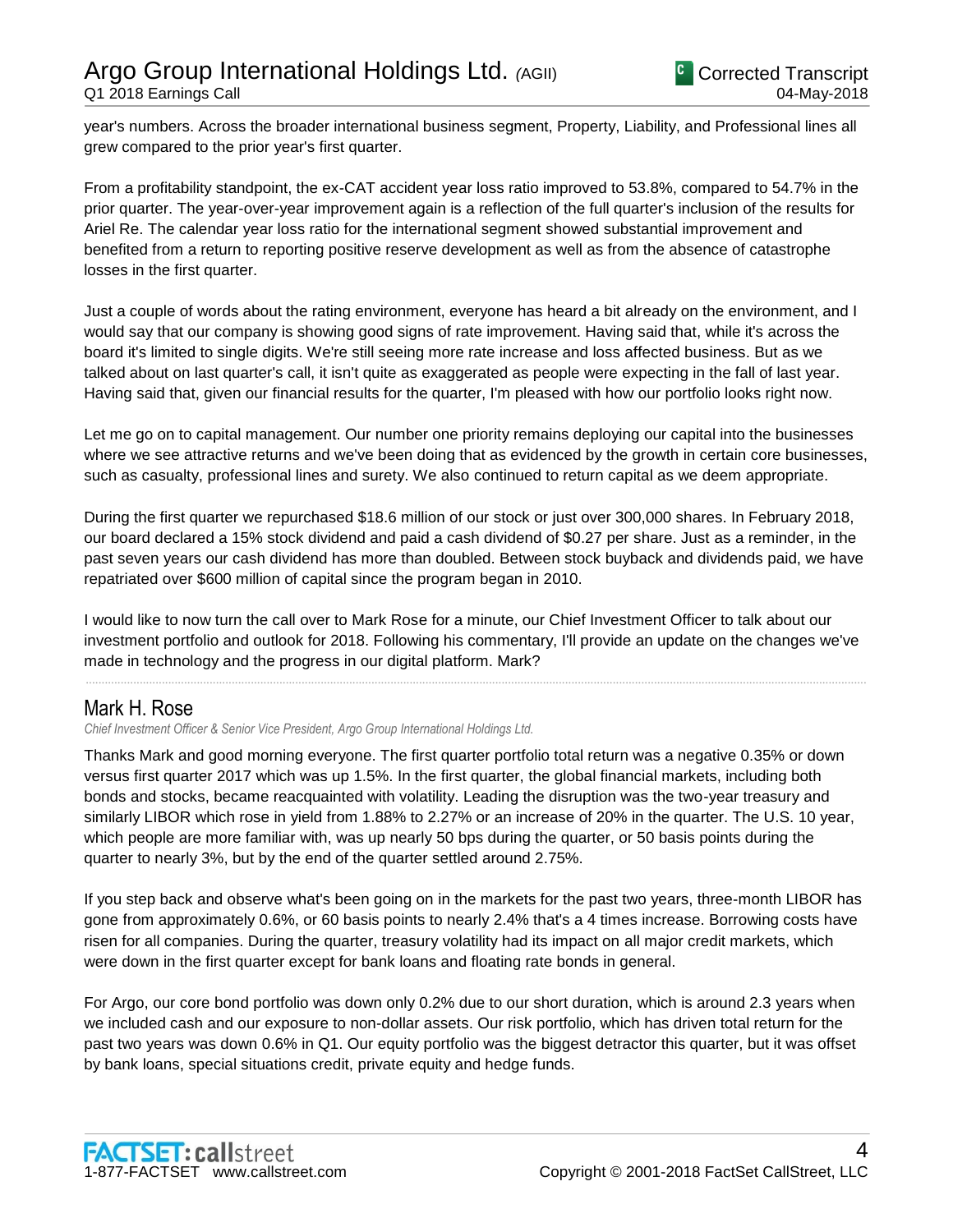# Argo Group International Holdings Ltd. *(*AGII) Q1 2018 Earnings Call

Our reported net investment income was \$36 million for the first quarter of 2018, up \$5.5 million versus a year ago and \$1 million versus the fourth quarter of 2017. Net investment income largely benefited from a larger asset base and higher yields in comparison to prior periods. For example, one benefit from the jump in LIBOR is that we're able to source over 3% yields in AAA floating rate asset back in CLO debt securities. This is up over 1% from the prior year.

As mentioned earlier for this quarter, we began the accounting for the change in market value of our equities through realized gains and losses. For Q1 2018, we experienced negative \$15.7 million in total realized losses, of which we had negative \$31 million that was due to market value changes and equities.

......................................................................................................................................................................................................................................................

With that, I'll turn the call back over Mark.

# Mark E. Watson III

*Chief Executive Officer, President and Director, Argo Group International Holdings Ltd.*

Thanks Mark. Two years ago, Argo made the strategic decision to outsource application and infrastructure support. In making this decision we realized that managing servers and IT infrastructure did not offer a strategic advantage to the company. By using strategic partners that were experts in these services, we would get a higher quality results for a lower cost. As of today, all of our business application is supported by an offshore partner and we've migrated all of our U.S. infrastructure on to a private cloud with state-of-the-art technology. One could say that we have drastically moved away from the flinstonian approach that many larger companies have taken with their back office. By the end of the year, we will have our international applications transitioned into this new model as well.

Many of our competitors have leveraged and outsourced model for insurance company and are doing more with application support. We've gone a step beyond that trend by utilizing an outsource partner to host and manage the infrastructure services. Using this strategy, we can further invest in business growth in 2018. In fact this year we will nearly double the number of projects that we're working on, adding new business capability, while improving the level of service available to the organization. I should also add that an added benefit to this model is the ability to quickly scale. By using our partner network we can easily add infrastructure and resource capacity without large upfront costs as we grow our business.

On to digital, if you remember on last quarter's call I talked in depth about our digital initiatives. In the first quarter of 2018, we continued to make progress towards our goal of using technology to reshape our business. Our efforts to digitize the business are starting to bear fruit for our distribution partners, policyholders and employees, and here are just a few highlights for the quarter.

We have an application that provides quick quotes and that handles 100% of all quoting for one key line of business within our casualty portfolio. We grew that towards as of the first quarter 18% of the quotes coming in are submitted were done so directly by brokers. Of those submissions, nearly 80% had automated quotes that our underwriters never had to touch and these aren't tiny policies either. On average, the quota is around \$25,000 and we've seen quotes in the hundreds of thousands of dollars as well.

Our broker partners are now repeatedly using the system as they realized that better customer experience they can provide by getting a quote in minutes. We are achieving this through artificial intelligence coupled with a simpler digital user experience, which reduces the questions that that was previously required by 70% from a traditional form.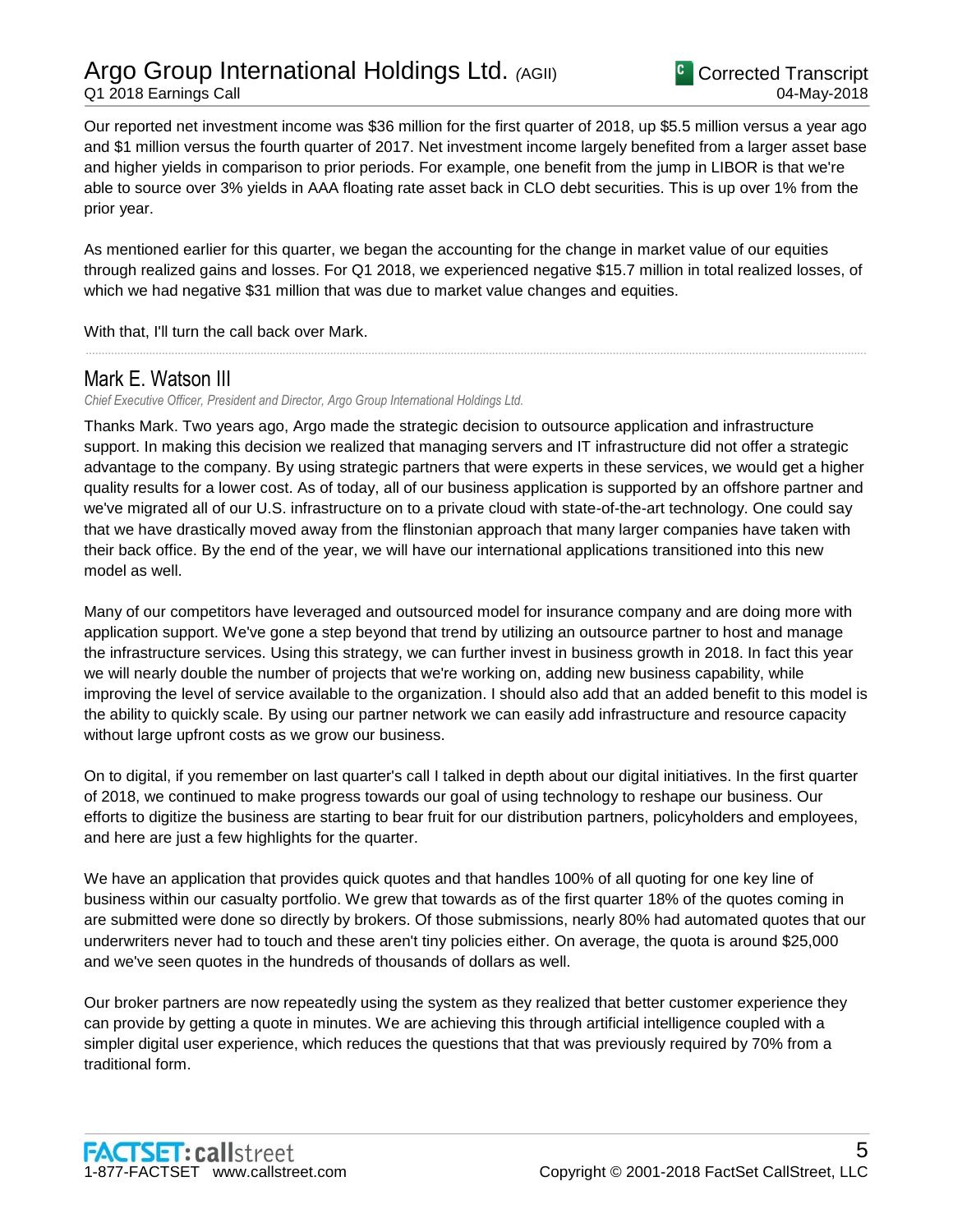# Argo Group International Holdings Ltd. *(*AGII)

Q1 2018 Earnings Call

We're now leveraging this quick portability into another application for a portion of our management liability business. In this case, we expect a 100% of the quoting to be automated and you'll be hearing more about our quick quote platform later this year as we deploy more lines of business with our partners. Our ability to quickly bring simple automated insurance products to market using a test and learning philosophy is a differentiator in the marketplace we believe.

Our broker portal continues to show growth in partnering customer engagement, roughly 35% of all new business for one of our business units which is Argo Insurance uses this next generation of self-service tool. Brokers and insurers appreciated simple user interface and they tell us it's unique in the marketplace, but we're not stopping there, we will expand this portal to other lines of business and continue adding new features based on customer and partner needs going forward.

Finally, we continue to be active investing in technology startups to both fill the need in the market and can strategically help our core businesses. We've been an active player in the cyber arena for many years and in the first quarter of 2018, we made an investment in a startup that provides cyber prevention, mitigation and insurance for small businesses, which is a high growth segment due to the continued increase of phishing and Ransomware attacks.

We are active and we'll continue to broaden our portfolio of cyber partners and investments in other segments of the market as well. So in summary, the progress we're making on our digital initiative is changing how we transfer risk as we utilize powerful technology and tools. I've also talked earlier and in the last quarter about how we transferred risk to our changing capital structure as well. Our strategy focuses on automation of both existing and new lines of business as well as leveraging advanced data and algorithms to provide insights for the underwriting process. I'm happy to discuss this more during our Q&A.

And with that, I'll turn the call over to our Chief Financial Officer, Jay to discuss the financial results in greater detail. Jay?

# Jay S. Bullock

*Chief Financial Officer & Executive Vice President, Argo Group International Holdings Ltd.*

Thanks, Mark and good morning, everyone. I'll make a few comments and then open it up to questions. Following reporting of the last two quarters of 2017 that required a lot of explanation to get the true underlying trends of the business, 2018 has not only started off on a positive note, it's a lot simpler to explain, which will allow me to be brief.

......................................................................................................................................................................................................................................................

There was the one accounting change that has been mentioned related to the change in the value of our equity portfolio, but that's more about where the result shows up than anything else. The change had no effect on book value.

While Mark commented on the positive growth trends in both the U.S. and the International segments, it's worth pointing out that a large portion of the growth in gross written premium for the International segment was driven by the inclusion of the month of January for the [indiscernible] (00:18:10). That said, without the impact of that in the numbers, growth in the segment was still over 15% as we saw growth in parts of our Bermuda-based business as well as some of our growth initiatives in Europe.

Starting with the International segment, the slight reduction in net written and earned reflects the accounting for certain outwards reinsurance contracts in the first quarter as well as a planned reduction in the participation on certain of our voice-based businesses.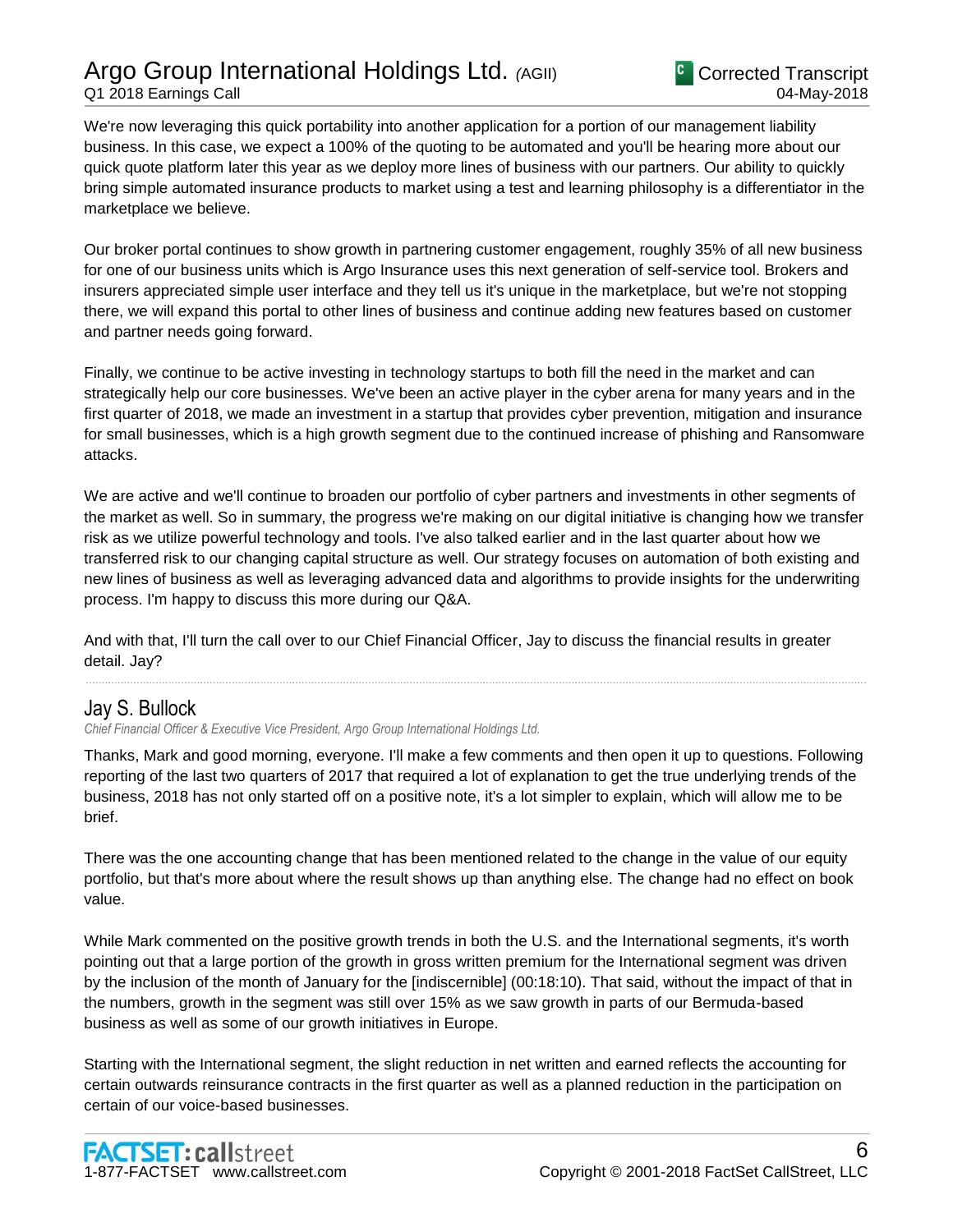Moving to loss trends in the quarter, the underlying core loss ratio for the group was essentially flat quarter-overquarter. Catastrophe losses while modest, increased slightly over last year and this quarter's prior accident year movement was a relatively small, but positive result following last year's result, which included the impact of the Oregon rate change along with activity on one prior catastrophe of that. All in pretty straightforward, pretty consistent and pretty good.

Moving on to the expense ratio, we showed year-to-year improvement in the first quarter of 2018 with the expense ratio to 38.6% versus 40.5% in 2017. Even excluding one-time items from the 2017 first quarter, the expense ratio showed improvement and we expect that trend to continue as our investments in people and technology continue to enable growth. The only thing I noticed back for making more improvement was a slight increase in acquisition expense related to small shifts in the business mix.

For the first quarter the income tax expense was \$200,000 and that translated into effective tax rate of nil. That was largely the result of a tax impact on the negative mark to the equity portfolio, which resulted in a tax benefit that largely offset the tax on earnings in taxable jurisdictions.

Post the tax reform in the U.S. and certain changes we've made to our tax structure we continue to believe that our effective tax rate will be approximately 20%. We continue to monitor this closely and if results suggest otherwise, we'll communicate that changed assumption in the future.

Finally, of note on the balance sheet, while Mark Rose covered the investment performance and we discussed the mark on the equity portfolio, we saw a similar decline in value, \$38 million with regard to the fixed income portfolio. That decline was significantly mitigated by the short duration we've kept in the portfolio for some time in anticipation of a rising rate environment.

Operator, that concludes our prepared remarks and we're now ready to take questions.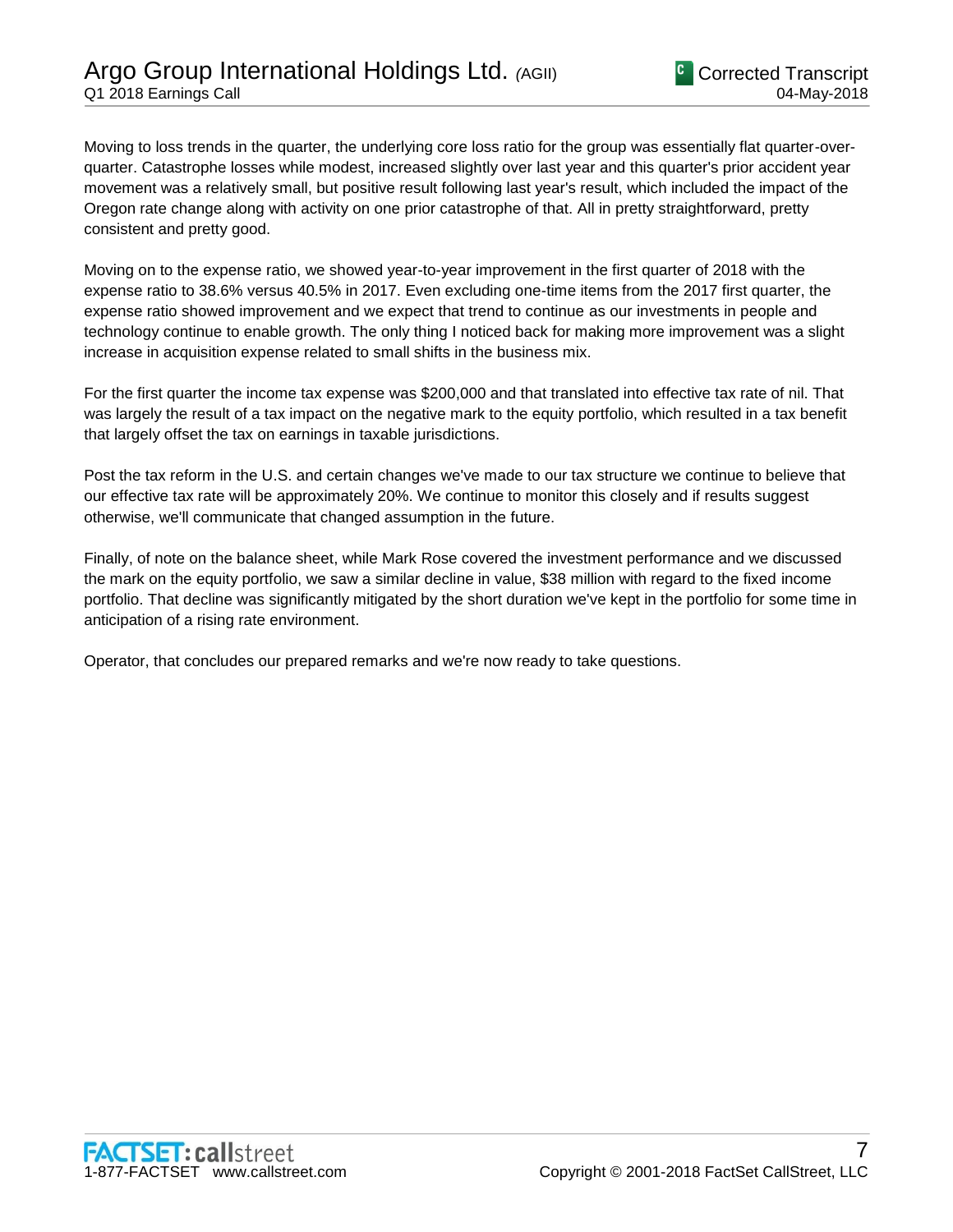# **QUESTION AND ANSWER SECTION**

**Operator**: We will now begin the question-and-answer session. [Operator Instructions] The first question will come from Jeff Schmitt of William Blair. Please go ahead.

......................................................................................................................................................................................................................................................

......................................................................................................................................................................................................................................................

......................................................................................................................................................................................................................................................

......................................................................................................................................................................................................................................................

#### Jeff Schmitt

*Analyst, William Blair & Co. LLC* Q

#### Hi. Good morning, everyone.

#### Mark E. Watson III

*Chief Executive Officer, President and Director, Argo Group International Holdings Ltd.* A

#### Good morning.

Jeff Schmitt *Analyst, William Blair & Co. LLC* Q

Could you discuss the London property book? Are losses still elevated there and where do you stand on that repositioning?

#### Mark E. Watson III

*Chief Executive Officer, President and Director, Argo Group International Holdings Ltd.* A

We started repositioning the portfolio a year ago. So we're pretty close to being through the end of that. I'm not sure what you mean by elevated, but as both Jay and I talked about earlier this morning, and as we released in our financial results, the property – the expected losses for the quarter were, well, they were in line with our expectations. We did not have negative development as we did a year ago, in fact actually we had slight positive development in our loss reserves.

I think the bigger issue is not our portfolio going forward, it's just market pricing. There is still plenty of capacity in the marketplace, and I think that perhaps there is a better use for our capital and our property exposure that's just sitting in the London market.

......................................................................................................................................................................................................................................................

## **Jeff Schmitt**<br>Analyst, William Blair & Co. LLC *Analyst, William Blair & Co. LLC*<br>Analyst, William Blair & Co. LLC

Okay. And then on the digital investment front, obviously you provided a lot of detail there which was interesting, something that jumped out at me, did you say the questions that was down 70% in some cases, was that to write a quote?

......................................................................................................................................................................................................................................................

#### Mark E. Watson III

*Chief Executive Officer, President and Director, Argo Group International Holdings Ltd.* A

Yeah. So to just say it simplistically, if we add – if we – if on a policy form we asked 10 questions before, now we're only asking three.

......................................................................................................................................................................................................................................................

Jeff Schmitt *Analyst, William Blair & Co. LLC*<br>Analyst, William Blair & Co. LLC

All right.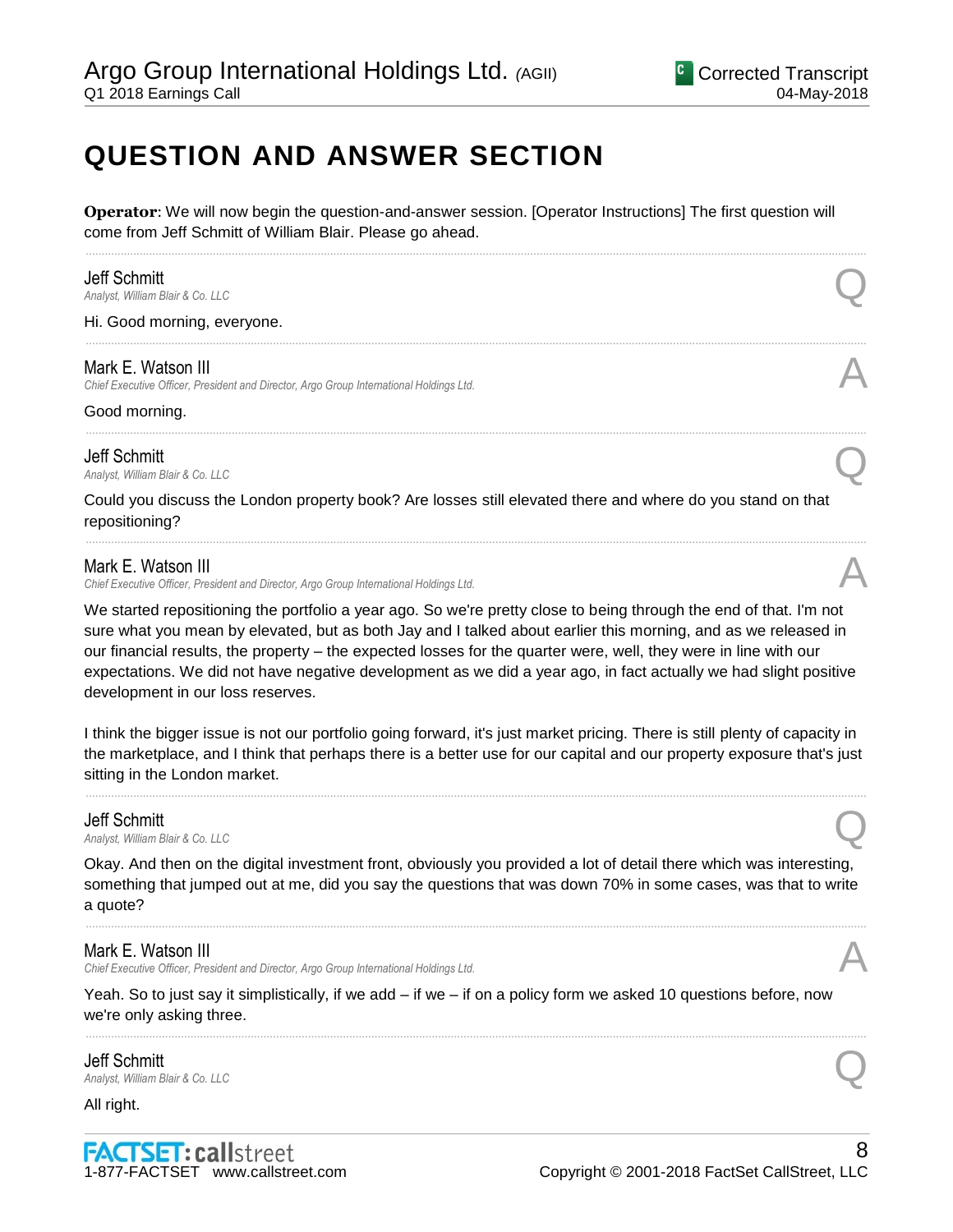# Argo Group International Holdings Ltd. *(*AGII)

Q1 2018 Earnings Call

### Mark E. Watson III

*Chief Executive Officer, President and Director, Argo Group International Holdings Ltd.* A

Maybe that's a little too simple because we do ask more than three questions, but actually we have another policy form for a small professional liability cover where we actually only ask five questions, and one of them is what's your name? So we are figuring out how to use third-party data, and on some of the smaller account business where we're underwriting on a portfolio basis, we're finding that actually we don't need quite as much information as the market dictates.

......................................................................................................................................................................................................................................................

......................................................................................................................................................................................................................................................

**Jeff Schmitt**<br>Analyst, William Blair & Co. LLC *Analyst, William Blair & Co. LLC* Q

Okay. Okay. And then, what are you seeing in terms of submission growth and the time that it takes to write a policy? I mean, how much does that improve? I know you've talked about in the past, but...

### Mark E. Watson III

*Chief Executive Officer, President and Director, Argo Group International Holdings Ltd.* A

Yeah. So it depends on line – it depends on line of business. But we're seeing submission activity grow anywhere from 30% to 50%. But as I've said before, we're not trying to generate more submission activity, although that's nice. What we're really trying to do is be more effective with the submissions that come in the door, so that we can be more responsive to the brokers and agents that we're already transacting with. And so that I would say that it's hard to measure responsiveness, but if I had to, I would say that we're probably 30% to 50% more responsive today than we were a year ago.

......................................................................................................................................................................................................................................................

......................................................................................................................................................................................................................................................

......................................................................................................................................................................................................................................................

Jeff Schmitt *Analyst, William Blair & Co. LLC* Q

Okay. Okay, great. Thank you.

**Operator**: [Operator Instructions] The next question is from Meyer Shields of KBW. Please go ahead.

### Meyer Shields

*Analyst, Keefe, Bruyette & Woods, Inc.* Q

Thanks. Good morning. Two brief questions. First, I was hoping you could dig in a little bit more into the gross written premium decline in property year-over-year. I guess I would have expected more of an uptick given the increases that we saw?

......................................................................................................................................................................................................................................................

### Mark H. Rose

*Chief Investment Officer & Senior Vice President, Argo Group International Holdings Ltd.* A

Well actually, no. I mean look, is property an important part of our portfolio? Yes, it is. But with market pricing where it is and I'm talking in general, I think we're happy with the amount of risk that we've got on the books. The decline is – the decline in top line is intentional. I mean, it's not a substantial number. And if you look at how much the company grew in total, we've just had – we've seen better opportunities in other lines of business. Again property is an important part of the company, including in London. That won't change. But right now we're seeing more growth opportunities in other places. Having said that, our property business, outside the U.S. did grow in the quarter year-over-year.

......................................................................................................................................................................................................................................................





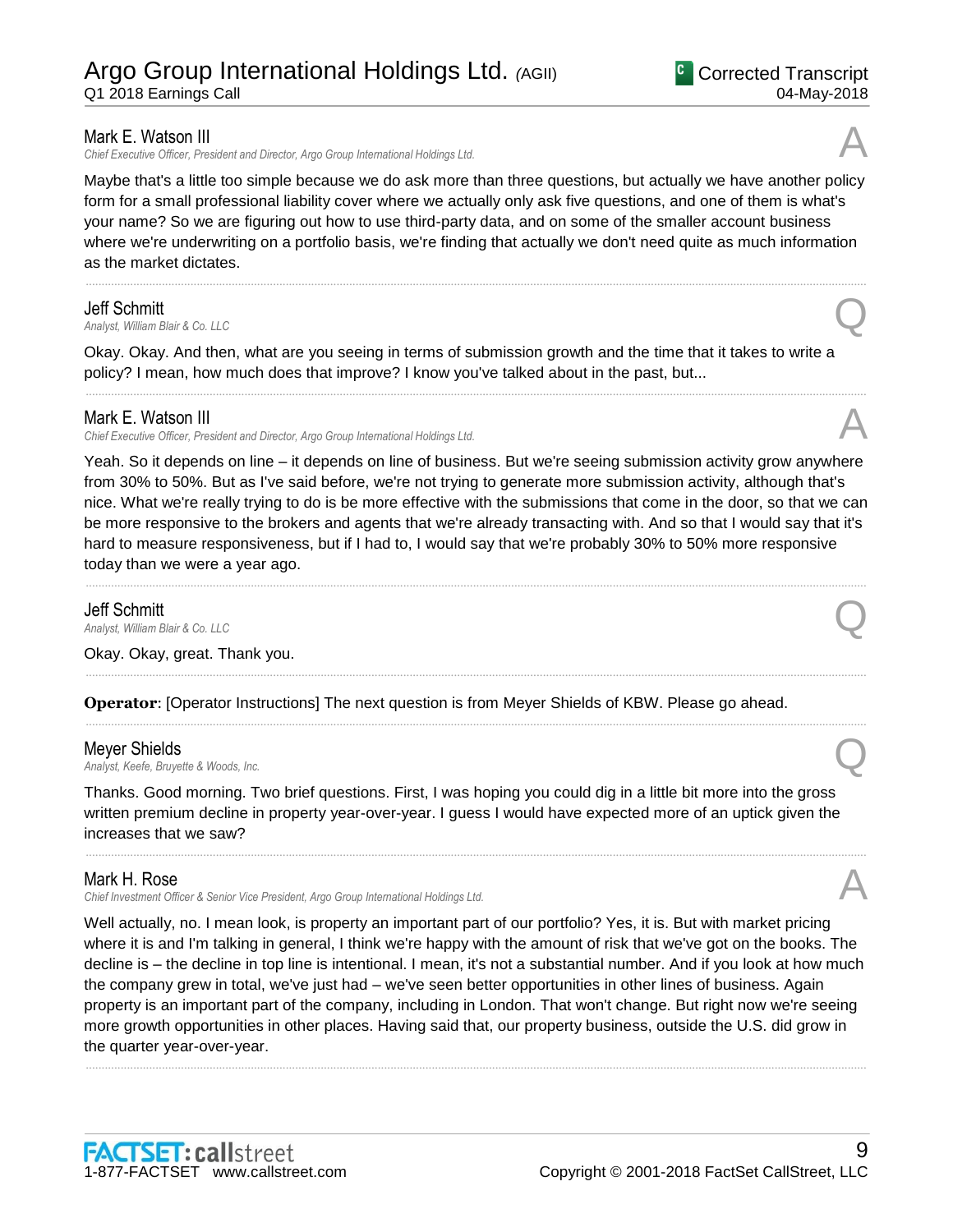### Meyer Shields

*Analyst, Keefe, Bruyette & Woods, Inc.* Q

It's okay. No. That's helpful. Thank you. Second question and I don't know if it's too early at this point in time, but is the profile of the business that you're getting or that you're quoting on quick quote, is that materially different from your current imports book?

......................................................................................................................................................................................................................................................

### Mark H. Rose

*Chief Investment Officer & Senior Vice President, Argo Group International Holdings Ltd.* A

No. It's not. And I forgot what the – I didn't mean to call it quick quote, it's just my point was to say, you can get a quick quote. I don't actually remember what we call it. It's another name. But it's the same business that we already have on the books which is why I was making the point in the remarks earlier this morning that the digital teams focus has primarily been on digitizing the business that we already have. We have plenty of opportunities for new business to come in the door. But we make a strategic decision, a year and a half ago that we should really focus on digitizing what we already have first and then leverage that. And so that's the plan we have been executing against.

......................................................................................................................................................................................................................................................

......................................................................................................................................................................................................................................................

......................................................................................................................................................................................................................................................

### Meyer Shields

*Analyst, Keefe, Bruyette & Woods, Inc.* Q

Okay. Understood. Thanks so much.

**Operator**: [Operator Instructions] There are no additional questions at this time. This concludes our questionand-answer session. I would like to turn the conference back over to Mark Watson for closing remarks.

## Mark E. Watson III

*Chief Executive Officer, President and Director, Argo Group International Holdings Ltd.*

Thank you operator. I'd like to thank everyone for being on the call today. As Jay said, things were going well for the quarter and there's not a lot of movement for us to talk about. We look forward to talking to you again at the end of the second quarter, and I think that'll give us a chance to have good visibility not only on the end of – on the remainder of 2018, but we look forward to talking about 2019 a bit as well, and give you an update on the progress and the evolution of our company.

Thank you again for being with us and we'll talk to you in August.

**Operator**: The conference has now concluded. Thank you for attending today's presentation. You may now disconnect.

......................................................................................................................................................................................................................................................